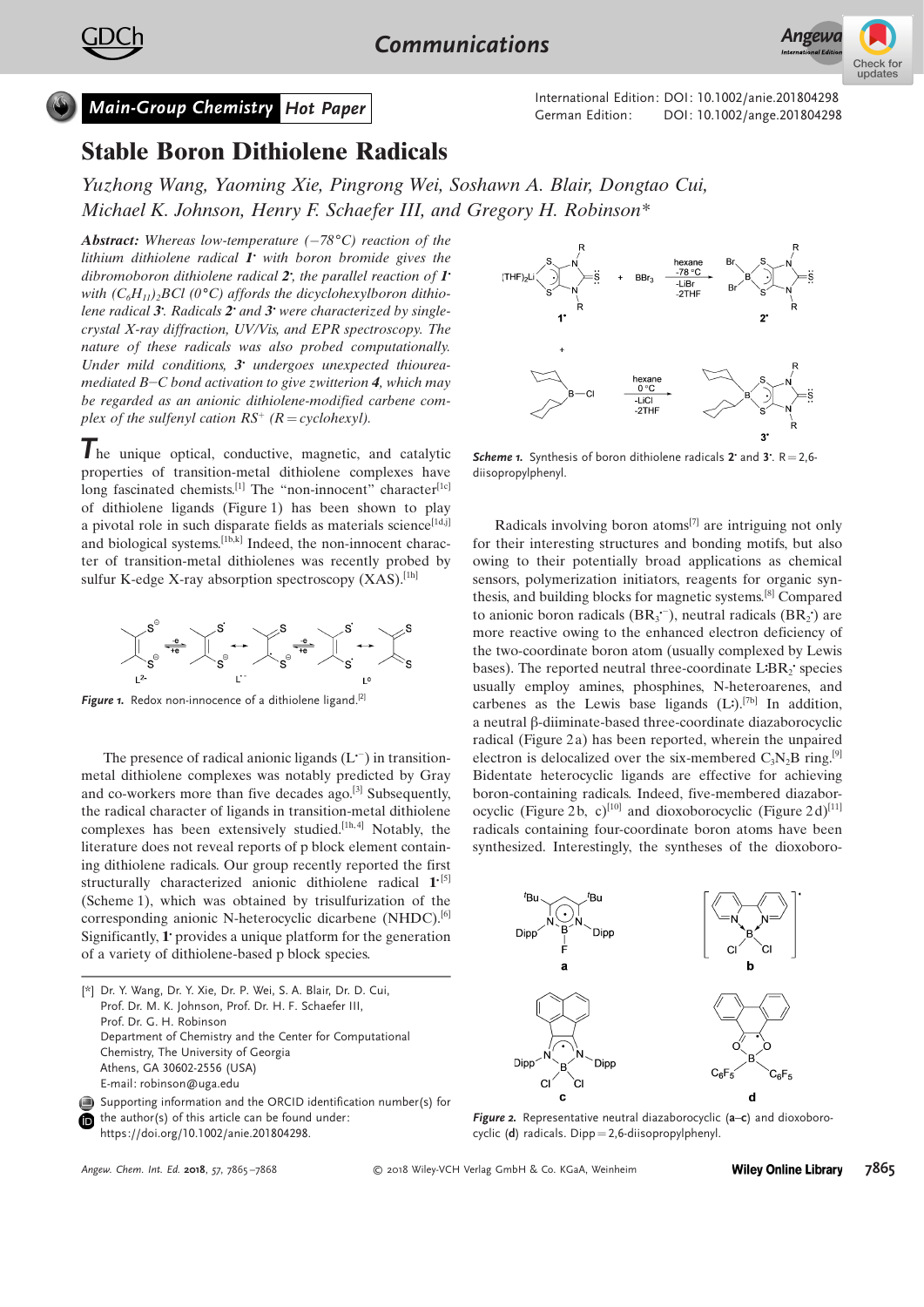cycle (Figure 2 d) and its 4,5-pyrenedione-derived analogues involved H<sub>2</sub> activation with polyaromatic diones and  $B(C_6F_5)$ <sub>3</sub> as frustrated Lewis pairs.<sup>[11]</sup> Notably, dithioborocyclic radicals have not been reported. Herein, we report the synthesis, [12] structures,  $^{[12]}$  EPR $^{[12]}$  and UV/Vis spectra,  $^{[12]}$  and computations<sup>[12]</sup> of the first boron dithiolene radicals  $2^{\circ}$  and  $3^{\circ}$ (Scheme 1). Surprisingly,  $3$  readily undergoes thiourea-mediated boron–carbon bond activation under mild conditions to give diamagnetic zwitterion 4 (Scheme 2), which may be



**Scheme 2.** Synthesis of zwitterion  $4$  by thiourea-mediated B-C bond activation. Compound 4 has two major resonance forms, 4a and 4b (anionic boron-dithiolene-modified carbene complex of a sulfenyl cation).

regarded as an anionic dithiolene-modified carbene complex of the sulfenyl cation  $RS^+(R = cycle0$  Chexyl). The activation of boron–carbon bonds with high bond dissociation energies  $(BDE_{B-C} \approx 360 \text{ kJ mol}^{-1} \text{ vs. } BDE_{C-C} \approx 350 \text{ kJ mol}^{-1} \text{ under}$ mild conditions has been well explored.[13] Transition-metal species are well known for their utility in boron–carbon bond activation (e.g.,  $Pd^0$  species in Suzuki couplings<sup>[14]</sup> between organoboranes and organic halides).<sup>[15]</sup> In contrast, B-C bond activation mediated by main group species has only been scarcely documented.<sup>[13, 16]</sup> The synthesis of 4 represents the first example of thiourea-mediated  $B-C$  bond activation.

Reaction of the purple lithium dithiolene radical 1 with excess  $BBr_3$  in hexane  $(-78^{\circ}\text{C})$  gave 2 as dark blue crystals (upon recrystallization from a toluene solution; Scheme 1). The parallel reaction of 1 with  $(C_6H_{11})_2BCl$  (0 °C) afforded the dark blue radical  $3'$  (Scheme 1). Two strong UV/Vis absorption bands were observed for 2  $(\lambda = 606$  and 654 nm) and 3 ( $\lambda$  = 596 and 630 nm).<sup>[12]</sup> The paramagnetic properties of radicals  $2$  and  $3$  were analyzed by room-temperature EPR spectroscopy in toluene. The EPR spectrum of  $2^{\circ}$  (Figure 3A) displays an  $S = 1/2$  septet due to hyperfine coupling with two equivalent bromine atoms. Spectral simulations give  $g_{av}$  = 2.008 and hyperfine coupling constants of  $A_{av} = 28.95 \text{ MHz}$ for <sup>79</sup>Br ( $I = 3/2$ ,  $g_n = 1.404$ ) and  $A_{av} = 31.20$  MHz for <sup>81</sup>Br ( $I =$  $3/2$ ,  $g_n = 1.514$ ). Molecular orbital calculations indicate that the SOMOs of  $2^{\cdot}$  (Figure 3C) and  $[3-Ph]'$  (Figure 3D) are predominantly ligand-based, with C $-C \pi$ -bonding and C $-S$  $\pi$ -antibonding character. While computations suggest that the majority of the spin density of  $2^{\circ}$  (0.71) and [3-Ph] $^{\circ}$  (0.77), similar to that for 1 (0.88),<sup>[5]</sup> resides on the  $C_2S_2$  unit of the dithiolene ligand, the hyperfine coupling constants suggest



Figure 3. Room-temperature X-band EPR spectra of A)  $2^{\circ}$  and B)  $3^{\circ}$  in toluene. Spectra (black lines) were recorded at 9.581 GHz with a modulation amplitude of 0.02 mT and a microwave power of 0.1 mW for  $2$  and 1.0 mW for  $3$ . Spectral simulations (red lines) used the following parameters: A) Linewidth: 0.6 mT;  $g_{av} = 2.008$ ; <sup>79</sup>Br ( $l = 3/2$ ):  $A_{av}$  = 28.95 MHz; <sup>81</sup>Br (I = 3/2):  $A_{av}$  = 31.20 MHz. B) Linewidth: 0.137 mT,  $g_{av} = 2.015$ ; <sup>10</sup>B ( $l = 3$ ):  $A_{av} = 1.97$  MHz; <sup>11</sup>B ( $l = 3/2$ ):  $A_{av} = 5.64 \text{ MHz}$ ,  ${}^{14}\text{N}$  ( $l = 1$ )  $A_{av} = 2.80 \text{ MHz}$ . C) SOMO of 2 and D) SOMO of the simplified model [3-Ph].

that significant spin density resides on the two equivalent bromine atoms in 2. For instance, after correcting for the difference in  $g_n$  values, the bromine atoms have two- to threefold higher spin density than the two equivalent nitrogen atoms in 2 and its precursor  $1$ <sup>[5]</sup>. The large linewidths (0.6 mT); Figure 3A) reflect the presence of two  $I = 3/2$ bromine isotopes with different  $g_n$  values and, most likely, the presence of unresolved <sup>10</sup>B ( $I = 3$ ), <sup>11</sup>B ( $I = 3/2$ ), and <sup>14</sup>N ( $I =$ 1) hyperfine interactions. Although  $3$  exhibits a complex EPR spectrum with partially resolved hyperfine splitting (Figure 3 B), it was well simulated with  $g_{av} = 2.015$ , a linewidth of 0.137 mT, and hyperfine coupling constants of  $A_{av} =$ 5.64 MHz for <sup>11</sup>B ( $I = 3/2$ ,  $g_n = 1.404$ ),  $A_{av} = 1.97$  MHz for <sup>10</sup>B (*I* = 3,  $g_n$  = 0.600), and  $A_{av}$  = 2.8 MHz for two equivalent <sup>14</sup>N nuclei ( $I = 1$ ,  $g_n = 0.404$ ). After correction for the differences in the  $g_n$  values, the hyperfine interactions indicate approximately twofold greater spin density on the two equivalent nitrogen atoms than on the boron atom.

The solid-state structures of both 2 and 3 (Figure 4)<sup>[12]</sup> feature a bent five-membered  $BS_2C_2$  ring. However, the BS<sub>2</sub>C<sub>2</sub> rings of the 2<sup>2</sup> and  $[3-Ph]$  models were computed as planar in the gas phase.<sup>[12]</sup> The bent angle ( $\eta$ ) between the BS<sub>2</sub> plane and the  $S_2C_2$  plane [13.5° (2°), 16.2° (3°)] in the solid state may be a consequence of a combination of packing effects and the steric repulsion between the substituents of boron and the dithiolene ligand.<sup>[17]</sup> The experimental B-S bond lengths of 2<sup>t</sup> [1.927 (4) Å] and 3 [2.027(4) Å, avg.] are comparable to the values calculated for  $2^{\cdot}$  (1.985 Å) and [3-Ph] $\cdot$  (2.058 Å).<sup>[12]</sup> The boron atoms in  $2^{\circ}$  and  $3^{\circ}$  are four-coordinate and adopt a distorted tetrahedral geometry. As those in precursor 1  $[d_{\text{C-C}} = 1.417(3)$  Å,  $d_{\text{C-S}} = 1.677(3)$  Å, avg.],<sup>[5]</sup> the C<sub>2</sub>S<sub>2</sub> units in both 2  $[d_{C-C} = 1.394(7)$  Å,  $d_{C-S} = 1.682(3)$  Å] and 3  $[d_{C-C} =$ 1.388(4)  $\AA$ ,  $d_{C-S} = 1.687(3)$   $\AA$ , avg.] exhibit elongated carbon– carbon bonds and shortened carbon–sulfur bonds compared to those in dithiolates [e.g.,  $(NMe<sub>4</sub>)<sub>2</sub>(C<sub>3</sub>S<sub>5</sub>)$ :<sup>[18]</sup>  $d<sub>C-C</sub> =$ 1.371(8) Å,  $d_{C-S} = 1.724(6)$  Å, avg.].<sup>[1b]</sup> This is consistent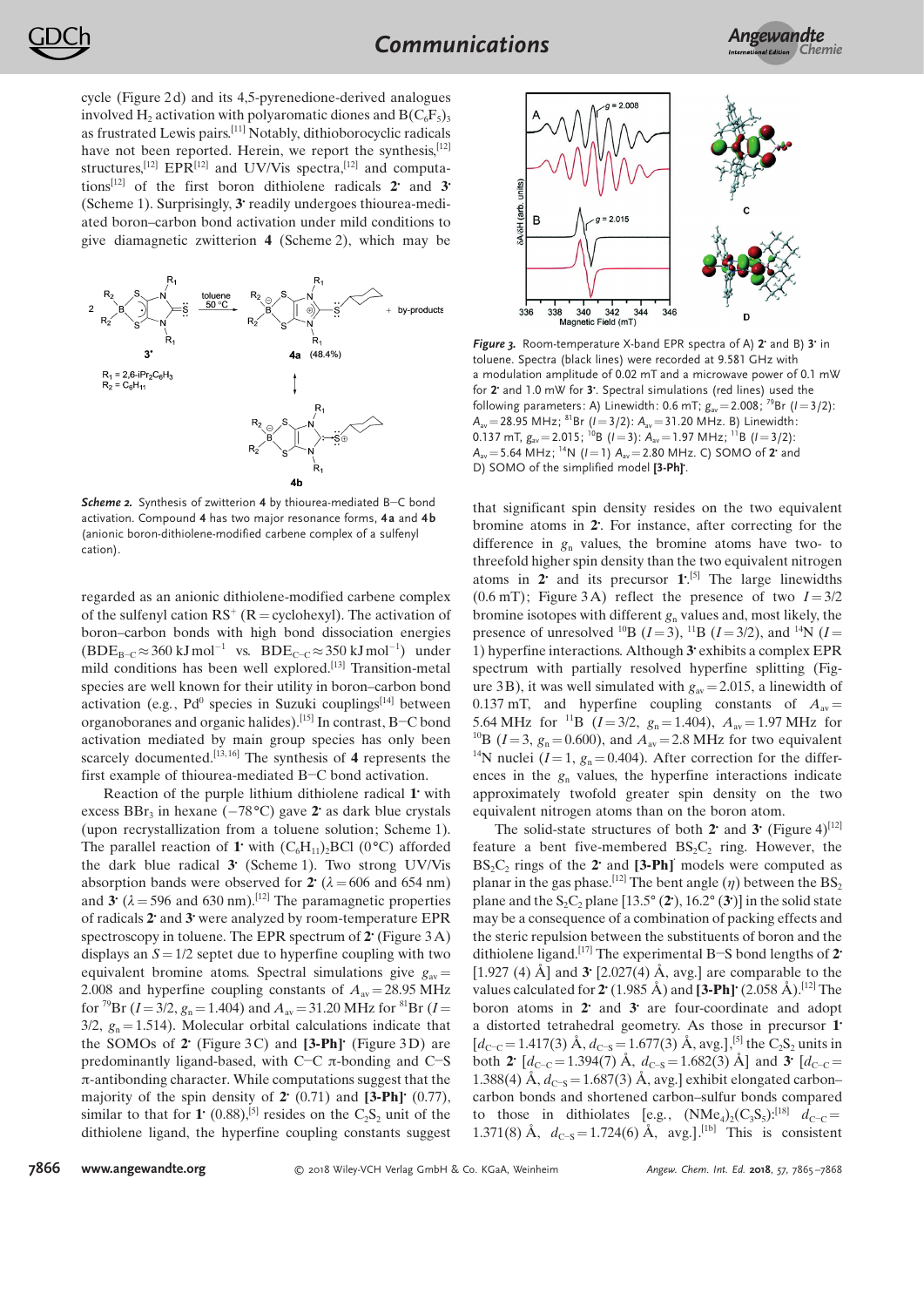

Figure 4. Molecular structures of  $2^{\cdot}$  and  $3^{\cdot}$ . Thermal ellipsoids set at 30% probability. Hydrogen atoms on carbon atoms omitted for clarity. Selected bond lengths [Å] and angles [ $°$ ] for  $2$ : S(1)–C(1) 1.623(5), C(2)–C(2A) 1.394(7), S(2)–C(2) 1.682(3), S(2)–B(1) 1.927(4), B(1)–Br 1.982(8) (avg), B(1)–Br(2) 1.984(10) (avg); B(1)-S(2)-C(2) 92.4(2), S(2)-C(2)-C(2A) 121.69(12), S(2)-B(1)-S(2A) 110.3(3), Br(1)-B(1)-Br(2) 107.4(4) (avg); for  $3: S(1)$ –C(1) 1.633(4), C(2)–C(3) 1.388(4), S(2)–  $C(2)$  1.680(3), S(3)– $C(3)$  1.694(3), S(2)–B(1) 2.026(4), S(3)–B(1) 2.028(4), B(1)–C(33) 1.607(6); B(1)-S(2)-C(2) 94.94(16), S(2)-C(2)-C(3) 122.9(3), S(2)-B(1)-S(3) 103.27(18), C(33)-B(1)-C(34) 118.8(3).

with the presence of a SOMO in  $2^{\circ}$  (Figure 3C) and 3 (Figure 3D) that has both C-C  $\pi$ -bonding and C-S π-antibonding character.<sup>[12]</sup>

In contrast to  $2$ , radical  $3$  readily undergoes thioureamediated boron–carbon bond activation, resulting in diamagnetic zwitterion 4 (48.4% yield; Scheme 2).<sup>[12]</sup> While the mechanism remains unclear, the formation of 4 appears to involve thiourea-mediated intermolecular cyclohexyl radical transfer. Notably, the spin density<sup>[12]</sup> residing on S(1) (0.228) in 3 (Figure 4) is comparable to that of  $S(2)$  (0.234) and  $S(3)$ (0.234). Furthermore, reactions of thioureas with carboncentered radicals have previously been reported.[19] Whereas compound 4 was routinely isolated as pale yellow-green crystals (Scheme 2), repeated attempts to isolate and characterize other side products from the thick residue were unsuccessful. Interestingly, Stephan and co-workers recently reported that phenanthrenedione- (Figure 2 d) and pyrenedione-derived borocyclic radicals exhibit unique reactivity with nucleophiles (phosphines, carbenes, amines, and pyridines).<sup>[20]</sup>

X-ray structural analysis<sup>[12]</sup> (Figure 5) shows that, in contrast to the bent boron dithiolene ring in 3  $[d_{C-C}$  = 1.388(4) Å,  $d_{C-S} = 1.687(3)$  Å, avg.], the five-membered  $BS_2C_2$  ring in 4 is almost planar, containing a shortened carbon–carbon bond and concomitantly elongated carbon– sulfur bonds  $[d_{C-C} = 1.365(2) \text{ Å}, d_{C-S} = 1.7099(18) \text{ Å}, \text{avg.}].$ The C(2)–C(3) bond in 4 [1.365(2) Å] compares well with reported imidazole C=C double bonds.<sup>[21]</sup> The four-coordinate boron atom in 4 exhibits a <sup>11</sup>B NMR resonance at  $\delta$  = 18.9 ppm, which is comparable to the values reported for the zwitterions containing dioxoborocyclic moieties ( $\delta = 10.2-$ 11.1 ppm).<sup>[20]</sup> While comparing well to those  $[1.732(4)–$ 1.737(2) Å] in carbene-stabilized sulfenyl cations,<sup>[22]</sup> the C(1)–S(1) bond in 4 [1.7256(18) Å] is about 0.09 Å longer than that in  $3^{\circ}$  [1.633(9) Å], but approximately 0.11 Å shorter than the  $C(40)$ -S(1) single bond in 4 [1.834(4) Å]. Our



Figure 5. Molecular structure of 4. Thermal ellipsoids set at 30% probability. Hydrogen atoms on carbon atoms omitted for clarity. Selected bond lengths [Å] and angles [ $°$ ]: S(1)–C(1) 1.7256(18), S(1)–  $C(40)$  1.834(4),  $C(2) - C(3)$  1.365(2),  $S(2) - C(2)$  1.7078(18),  $S(3) - C(3)$ 1.7120(18), S(2)–B(1) 2.027(2), S(3)–B(1) 2.031(2), B(1)–C(33) 1.611(3); B(1)-S(2)-C(2) 94.96(8), S(2)-C(2)-C(3) 123.01(14), S(2)-B(1)- S(3) 104.64(9), C(33)-B(1)-C(34) 117.05(16).

computations<sup>[12]</sup> indicate that the C(1)–S(1) bond of 4 is polarized predominantly toward the C(1) atom (55.7%). The  $C(1)$  and  $S(1)$  atoms bear positive charges of  $+0.21$  and  $+ 0.23$ , respectively. The Wiberg bond index (1.12) of the  $C(1)-S(1)$  bond in 4 is only marginally smaller than that (1.17) of the carbene-stabilized parent sulfenyl cation  $(HS^{+})$ , [22] thereby suggesting modest electron back-donation from the  $S(1)$  atom to the empty p orbital of the  $C(1)$  atom. Consequently, two resonance structures (4a and 4b in Scheme 2) may be proposed for 4. Resonance form 4b represents an anionic boron-dithiolene-modified carbene complex of the sulfenyl cation  $RS^+$  ( $R =$  cyclohexyl). In both the solid state and the gas phase, the  $C(1)$ -S(1) bond of 4 is slightly puckered out of the imidazole plane  $[S(1)-C(1)-N(1)-C(2)]$ torsion angle:  $-168.7^{\circ}$  (solid state),  $-162.5^{\circ}$  (gas phase)], which may be ascribed to the steric repulsion between two flanking 2,6-diisopropylphenyl moieties and the sulfurbonded cyclohexyl group.

In conclusion, the first boron dithiolene radicals  $2^{\circ}$  and  $3^{\circ}$ have been synthesized by combining  $\mathbf{1}^{\cdot}$  with the corresponding borane agents at low temperature. Under mild conditions, radical  $3$  was further converted into zwitterion  $4$  by thioureamediated B-C bond activation. Notably, 4 may be regarded as an anionic dithiolene-modified carbene complex. The unique redox-active character of dithiolenes and the diverse utility of carbenes have both been well documented. This study demonstrates the possibility of developing novel chemistry at the dithiolene–carbene interface. The utility of zwitterion 4 is being explored in our laboratory.

## Acknowledgements

We are grateful to the National Science Foundation for support (CHE-1565676 to G.H.R. and Y.W. and CHE-1661604 to H.F.S.). EPR studies were supported by a grant from the National Institutes of Health (R37-GM62524 to M.K.J.).